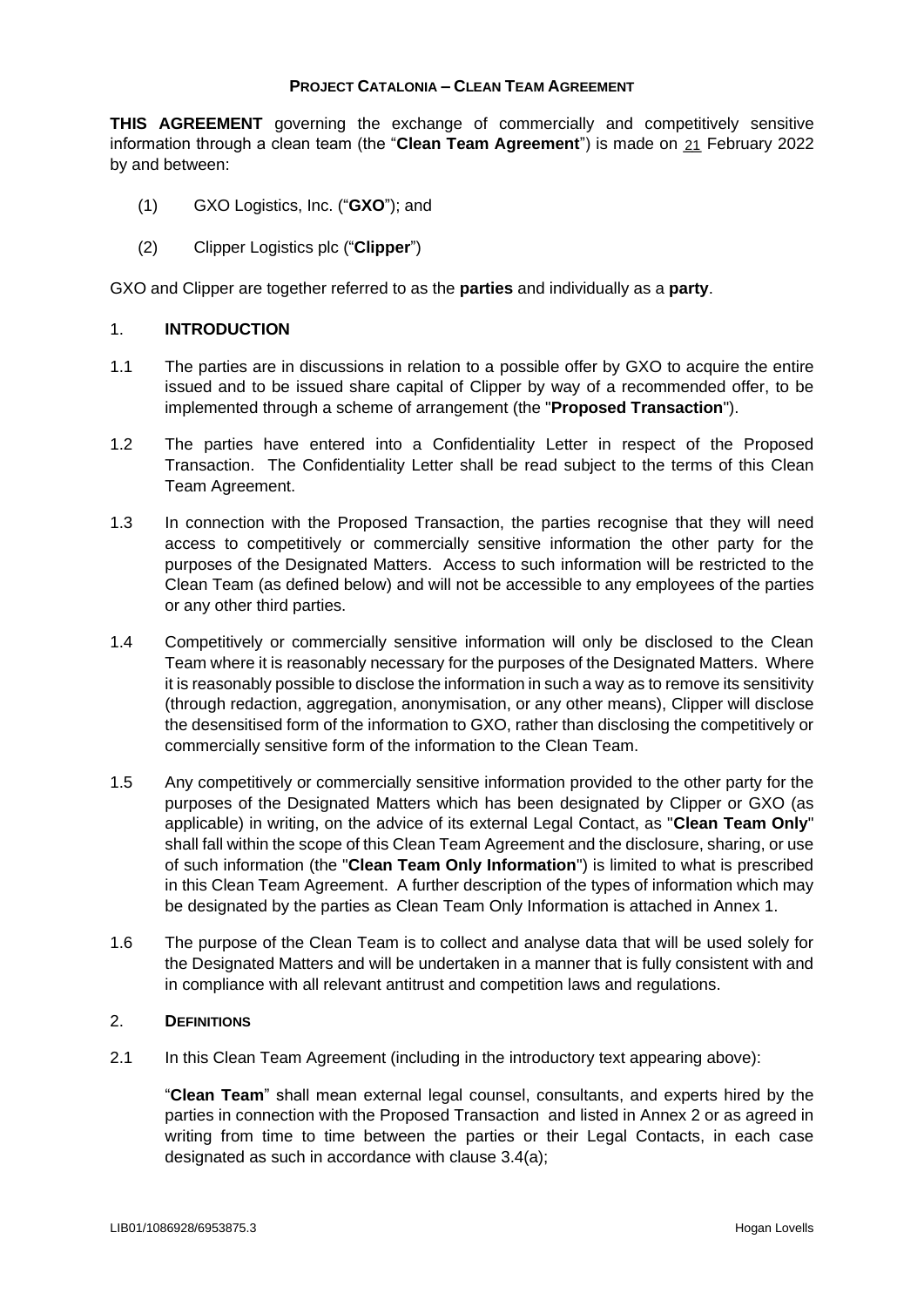"**Confidentiality Letter**" means the confidentiality letter agreed between Clipper and GXO on 2 February 2022;

"**Designated Matters**" shall have the meaning given to it in clause 3.2; and

"**Legal Contact**" shall have the meaning given to it in clause 3.8;

### 3. **THE PARTIES AGREE AS FOLLOWS:**

- 3.1 In the event of a conflict arising between the terms of this Clean Team Agreement and the terms of the Confidentiality Letter, the terms of this Clean Team Agreement shall prevail in relation to all matters hereto insofar as they relate to the handling of and reporting on Clean Team Only Information.
- 3.2 Clean Team Only Information shall only be disclosed by either party to the other party for the purposes of:
	- (a) undertaking commercial due diligence in order to evaluate the Proposed Transaction;
	- (b) evaluating the synergies expected to result from the Proposed Transaction;
	- (c) planning the transition and integration process; or
	- (d) undertaking the analysis of regulatory clearance matters (including antitrust approvals) and/ or undertaking the relevant regulatory processes including the preparation of antitrust or other regulatory filings or subsequent communications with any relevant antitrust and/ or other regulatory authority as required in the context of the Proposed Transaction.

together, the "**Designated Matters**".

- 3.3 Clean Team Only Information shall be used only in connection with the Designated Matters. No other use will be made of Clean Team Only Information, it being recognised that each party reserves all rights to its Clean Team Only Information not expressly granted herein.
- 3.4 Clean Team Only Information supplied by either party pursuant to clause 3.2 above must be held only by members of the Clean Team, as set out in Annex 2 and amended from time to time pursuant to clause 3.4(c) below, and even then only to such extent as is reasonably necessary for the Designated Matters, which each party shall ensure operates on the following terms:
	- (a) The Clean Team shall be composed of external advisers hired by the relevant party in connection with the Proposed Transaction (e.g. independent accountants, external consultants, external legal counsel, other professional advisers) listed in Annex 2 (as updated from time to time, subject to clause 3.4(b) below).
	- (b) Notwithstanding the generality of clause 3.4(a) above, a person will not become a member of the Clean Team until he/ she has been made aware of his/ her obligations under this Clean Team Agreement and has signed (either individually, or in the case of external advisers, as a firm) and delivered to the parties an acknowledgment in the form attached at Annex 3.
	- (c) If a party wishes to include additional members in their Clean Team after signing this Clean Team Agreement, they shall notify the other party in writing by sending an amended version of Annex 2 to that other party's Legal Contact. The parties shall seek to reach agreement to such proposed amendment within 1 working day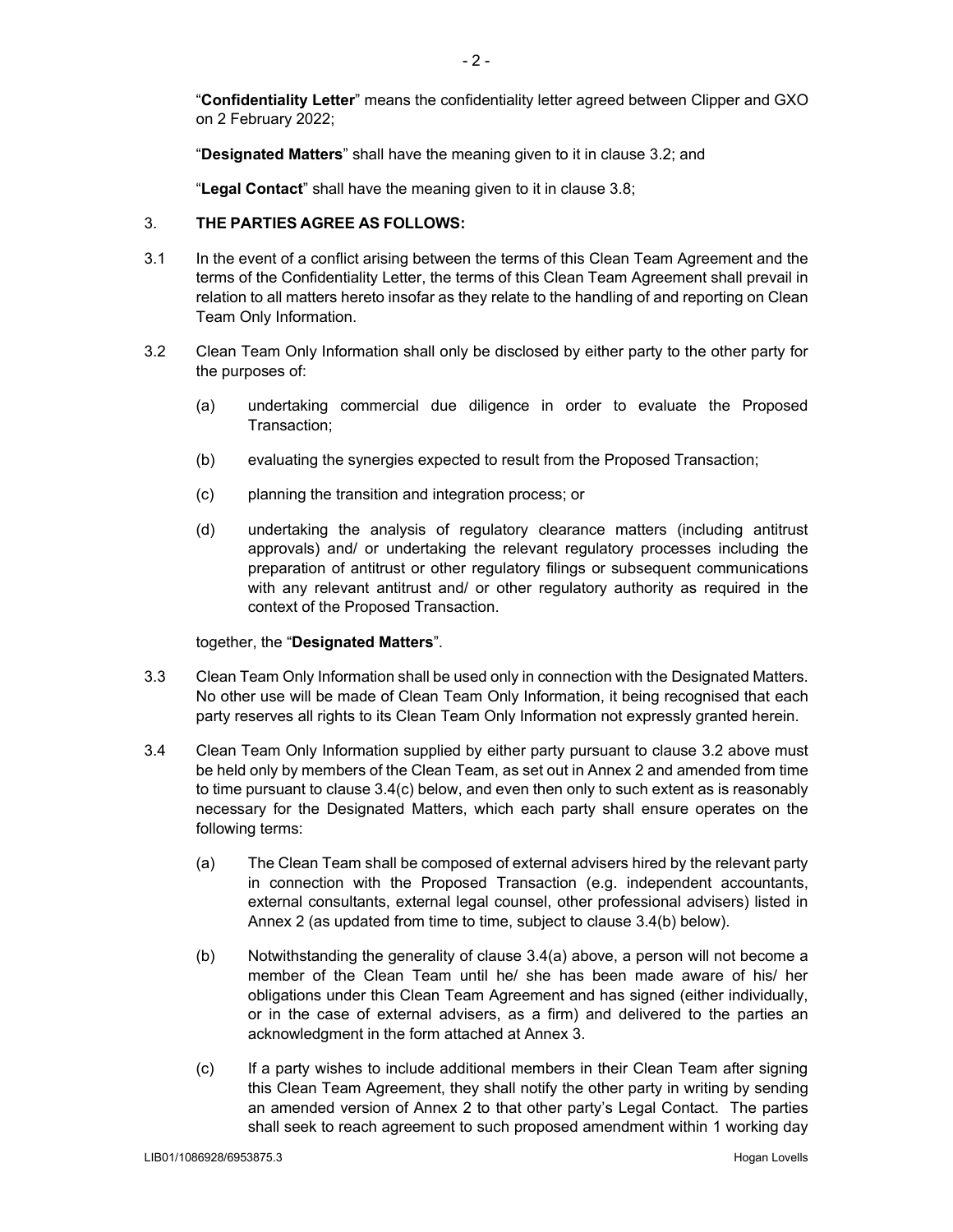of receipt of the amended version of Annex 2, provided that there shall be no obligation on either party to agree to the inclusion of additional members but that the relevant party's consent shall not be unreasonably withheld.

- (d) Clean Team members shall preserve the confidential nature of Clean Team Only Information and shall disclose Clean Team Only Information to other Clean Team members only to such extent as is reasonably necessary to facilitate the Proposed Transaction.
- (e) Each party shall use best endeavours to ensure that each member of its Clean Team shall adhere to the terms of this Clean Team Agreement as if he/ she were a party to this Clean Team Agreement and had undertaken the same obligations as are undertaken by the relevant party, and shall be responsible for any breach of the provisions of this Clean Team Agreement by any such person in the relevant party's Clean Team.
- (f) The Clean Team shall review the Clean Team Only Information and may prepare reports and conclusions based on the Clean Team Only Information for the parties as reasonably required solely for the Designated Matters, provided that all competitively or commercially sensitive information has been omitted, aggregated, redacted or otherwise sufficiently masked. Any such reports must be reviewed by the relevant party's outside antitrust counsel before it is distributed to persons outside of the Clean Team to ensure that the Clean Team Only Information is sufficiently protected from disclosure.
- (g) The Clean Team may report to the management of each party its progress and conclusions with regard to the Proposed Transaction. It may obtain input from management and business representatives of the relevant party as needed to perform its analysis, provided that no Clean Team member shall disclose any Clean Team Only Information to any person who is not a Clean Team member. If for any reason the Proposed Transaction is abandoned, the Clean Team and its members shall not disclose any Clean Team Only Information or recommendations to the relevant party.
- (h) Subject to clause 3.6 below, no member of the Clean Team shall share the Clean Team Only Information with any person or entity, other than members of the Clean Team and, subject to obtaining the consent (not to be unreasonably withheld) of the other party, any relevant competition or other regulatory authority.
- (i) Each member of the Clean Team shall keep all documents and other material containing, reflecting, or which are generated from any Clean Team Only Information separate from all documents and other records of the relevant party. This may include in particular the use of a secured virtual data room that is only accessible to Clean Team members. Any breach or attempted breach of any of these rules will be reported by the relevant party and/or a Clean Team member to each party's Legal Contact as soon as possible.
- (j) On the request of either party or in the event that the Proposed Transaction does not proceed, the Clean Team must return or destroy Clean Team Only Information belonging to the other party and confirm that no copies have been kept, save that the Clean Team will be entitled to retain such copies of such Clean Team Only Information to the extent required by law or regulation or by their internal compliance procedures, provided that any such Clean Team Only Information which is retained will continue to be held subject to the terms of this Clean Team Agreement and the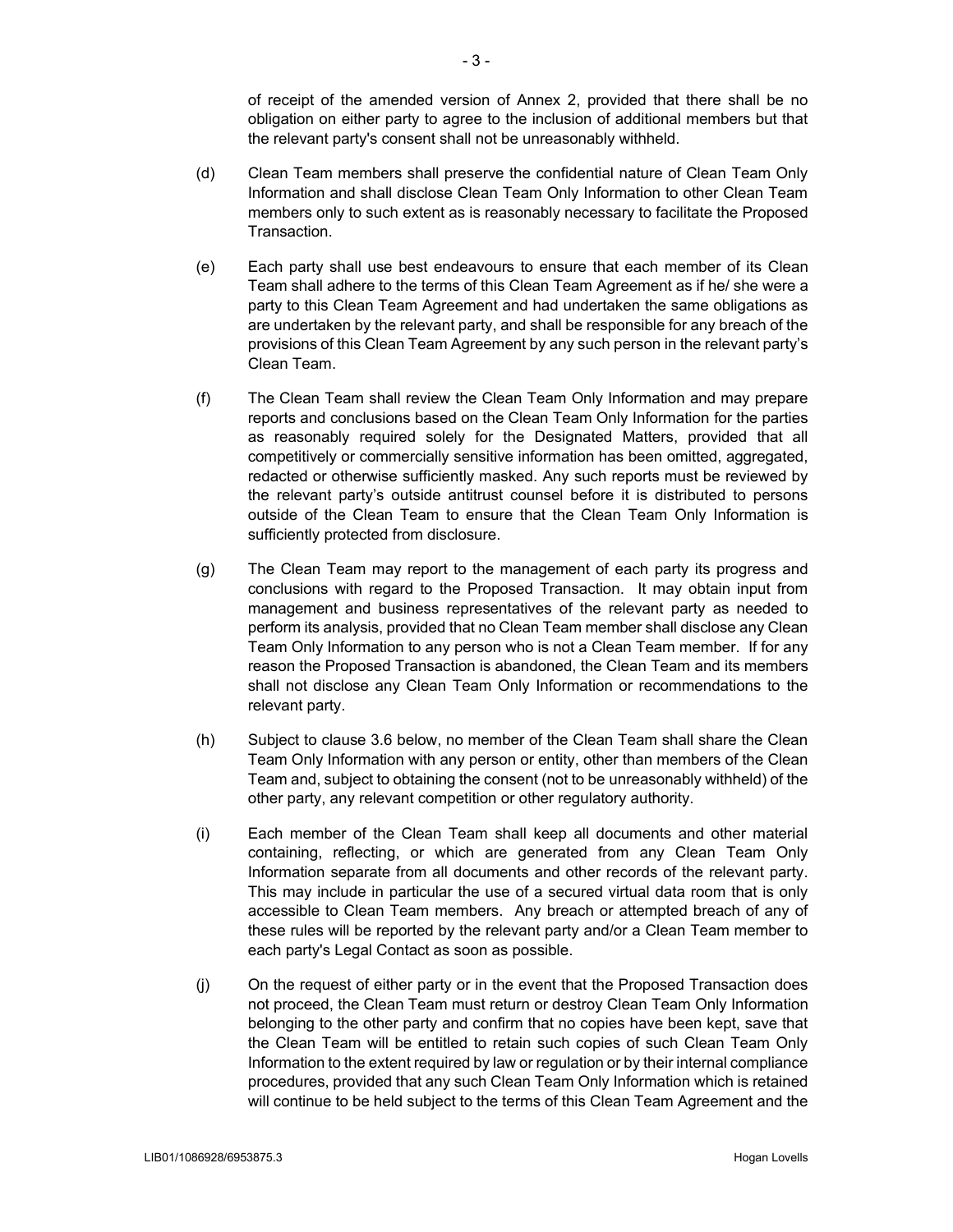Clean Team shall not further use or disclose to any person any such Clean Team Only Information.

- (k) In the event that any Clean Team Only Information is inadvertently disclosed to individuals who are not part of the Clean Team, the relevant party shall:
	- (i) Immediately inform the other party and the other party's Legal Contact of the disclosure,
	- (ii) Ensure that the Clean Team Only Information in question is not shared further outside of the Clean Team, and
	- (iii) Take such action as the other party may reasonably require to mitigate the consequences of such disclosure.
- (l) Each party shall, and shall require its external professional advisers, to keep an accurate record of all persons with access to the Clean Team Only Information and shall provide this record to the other party on written request (with email being sufficient).
- 3.5 GXO confirms that it and its Clean Team members will provide in writing (and will comply with) the requisite confirmations applicable to offerors only to the Takeover Panel Executive pursuant to Practice Statement 30.
- 3.6 If either party or any Clean Team member is required by any law, rule or regulation or requested by any court, legislative or administrative body, stock exchange rules or regulations or listing requirement (to which GXO or Clipper are subject) to disclose any Clean Team Only Information, then the party or the Clean Team member as the case may be shall, to the fullest extent permitted by law promptly and prior to disclosure, notify the other party or its external legal advisers, and, subject to any legal requirements and redactions for confidentiality, shall provide full information and documentation concerning the disclosure sought so that an appropriate protective order can be sought and/or other action can be taken if possible.
- 3.7 Clean Team Only Information shall not include information which: (i) is in the public domain prior to the disclosure; (ii) becomes part of the public domain by publication or otherwise through no unauthorised act or omission on the part of either party; or (iii) is lawfully in the other party's possession prior to the disclosure.
- 3.8 Each party will designate a Legal Contact for the Clean Team. All requests for information, clarification or advice to or from the Clean Team will be managed by the parties' respective Legal Contacts.

The Legal Contact for GXO is:

Rod Carlton Partner, Freshfields Bruckhaus Deringer LLP T: +44 20 7936 4000 rod.carlton@freshfields.com

The Legal Contact for Clipper is:

Suyong Kim Partner, Hogan Lovells International LLP T +44 20 7296 2301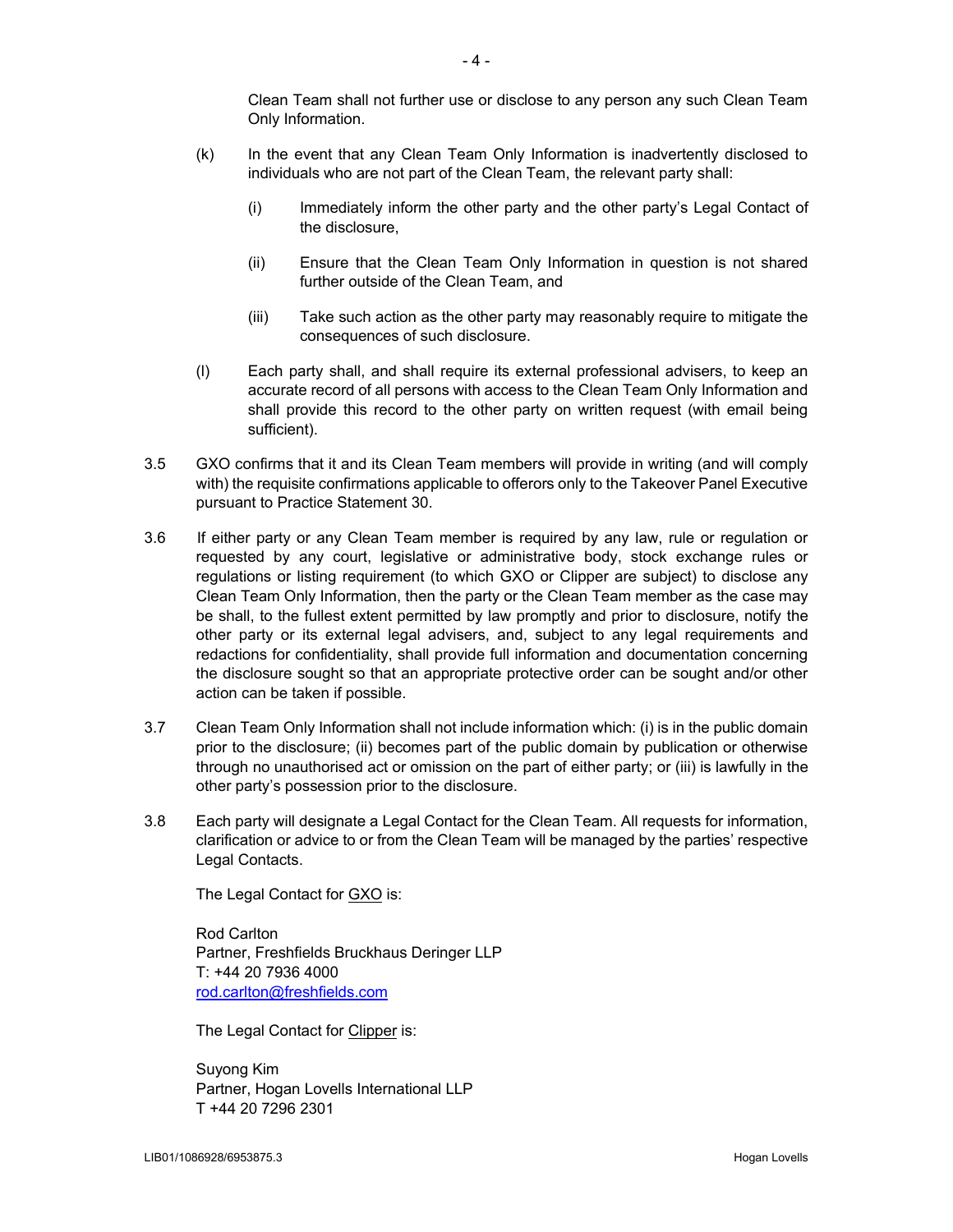The parties may replace and/or specify additional Legal Contacts from time to time. Any change by a party of the Legal Contact will be communicated in writing to the Legal Contact of the other party.

- 3.9 Except as specifically provided herein, this Clean Team Agreement shall not affect or supersede the confidentiality obligations of the parties with respect to any other agreement(s) relating to the Proposed Transaction (including the Confidentiality Letter) all of which remain in full force and in effect. The terms of this Clean Team Agreement are in addition to, and not in limitation of, the terms of the Confidentiality Letter.
- 3.10 The parties acknowledge and agree that a breach of the provisions of this Clean Team Agreement would cause the other party to suffer irreparable damage that could not be adequately remedied by an action at law. Accordingly, each party agrees that the other party is entitled to seek specific performance of the provisions of this Clean Team Agreement to enjoin a breach or attempted or threatened breach of the provisions thereof and to any other remedy, including damages, injunctive relief or any other equitable relief, or any combination of these remedies, awarded by a court of competent jurisdiction and each party hereby waives any right to oppose any remedy on grounds that damages would be an adequate alternative.
- 3.11 The rights and remedies of the parties under this are cumulative and not excusive of any rights or remedies provided by law.
- 3.12 No failure by either party in exercising any right, power or privilege under this Clean Team Agreement will operate as a waiver of it, nor will any single or partial exercise of it preclude any further exercise or the exercise of any right, power or privilege under this Clean Team Agreement or otherwise. No waiver of any provision of this Clean Team Agreement will be binding upon either party unless in writing signed by the party granting the waiver. Any waiver of a breach of this Clean Team Agreement will not constitute a waiver of any subsequent breach.
- 3.13 The terms of this Clean Team Agreement may not be varied or terminated without the prior written consent of each party.
- 3.14 This Clean Team Agreement shall be effective as of the date hereof. The obligations of confidentiality and non-use related to the Clean Team Only Information received under this Clean Team Agreement shall be binding and, in the event that the Proposed Transaction does not take place, continue in force until two (2) years after the date hereof.
- 3.15 If any provision of this Clean Team Agreement is held to be illegal, invalid or unenforceable, that provision shall (so far as it is illegal, invalid or unenforceable) be given no effect and shall be deemed not to be included in this Clean Team Agreement, but that it shall not affect the legality, validity or enforceability of any other provision of this Clean Team Agreement.
- 3.16 This Clean Team Agreement may be executed in any number of counterparts, and by each party on separate counterparts. Each counterpart is an original, but all counterparts shall together constitute one and the same instrument. Delivery of an executed counterpart signature page of this Clean Team Agreement by e-mail attachment (PDF) shall be effective as delivery of a manually executed counterpart of This Clean Team Agreement.
- 3.17 This Clean Team Agreement, and any non-contractual or other obligations arising out of or in connection with it, shall be governed by, and construed in accordance with, the laws of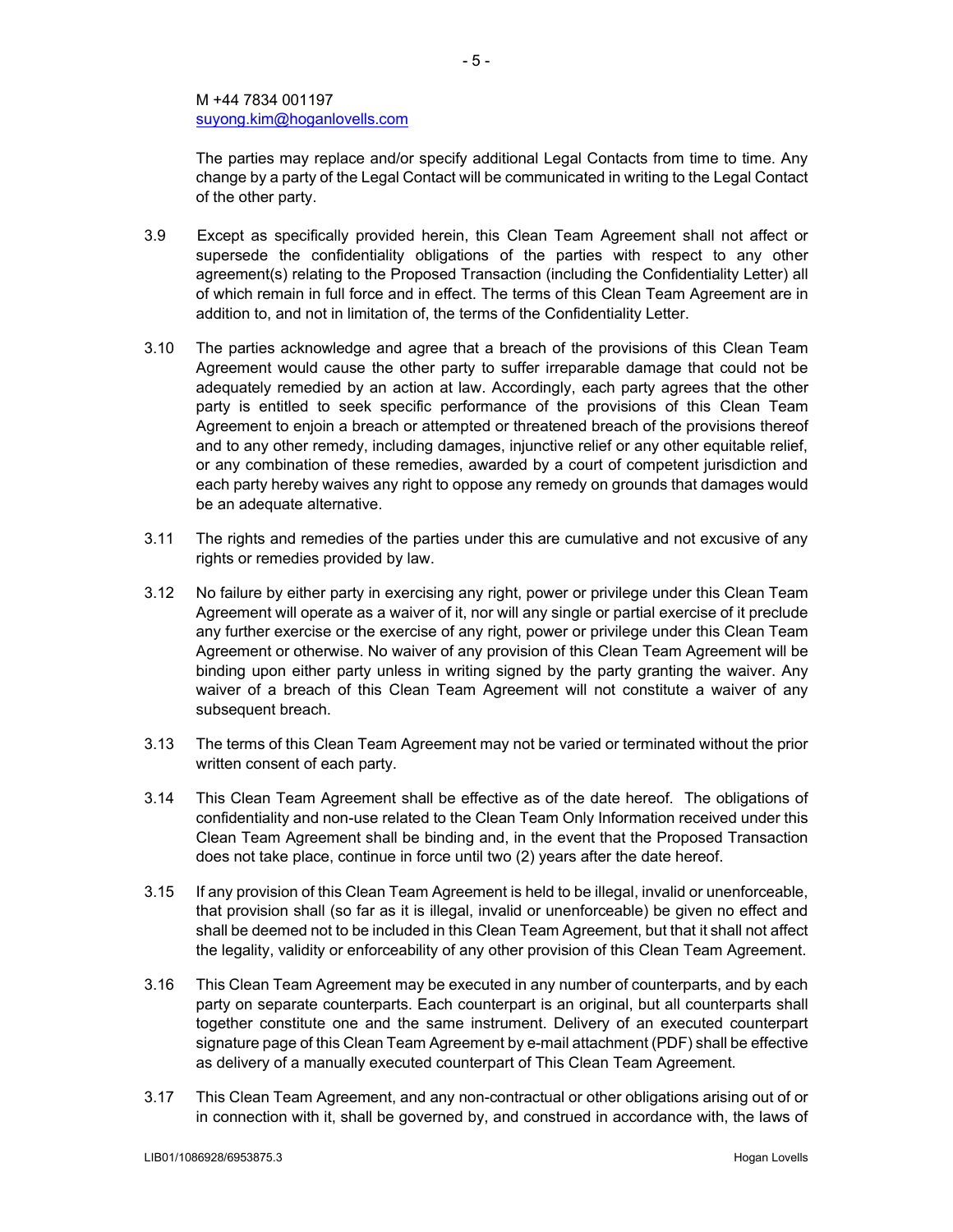England and Wales. In the event of any litigation arising under this Clean Team Agreement or in relation to any non-contractual or other obligations arising out of or in connection with This Clean Team Agreement, the parties agree to submit to the exclusive jurisdiction of the courts of England and Wales.

**SIGNED** for and on behalf of GXO Logistics, Inc.

Signed by:

Date:

Name (Print):

Position:



**SIGNED** for and on behalf of Clipper Logistics plc

Signed by:

Date: \_\_\_\_\_\_\_\_\_\_\_\_\_\_\_\_\_\_\_\_\_\_\_\_\_\_\_\_

Name (Print):

Position: \_\_\_\_\_\_\_\_\_\_\_\_\_\_\_\_\_\_\_\_\_\_\_\_\_\_\_\_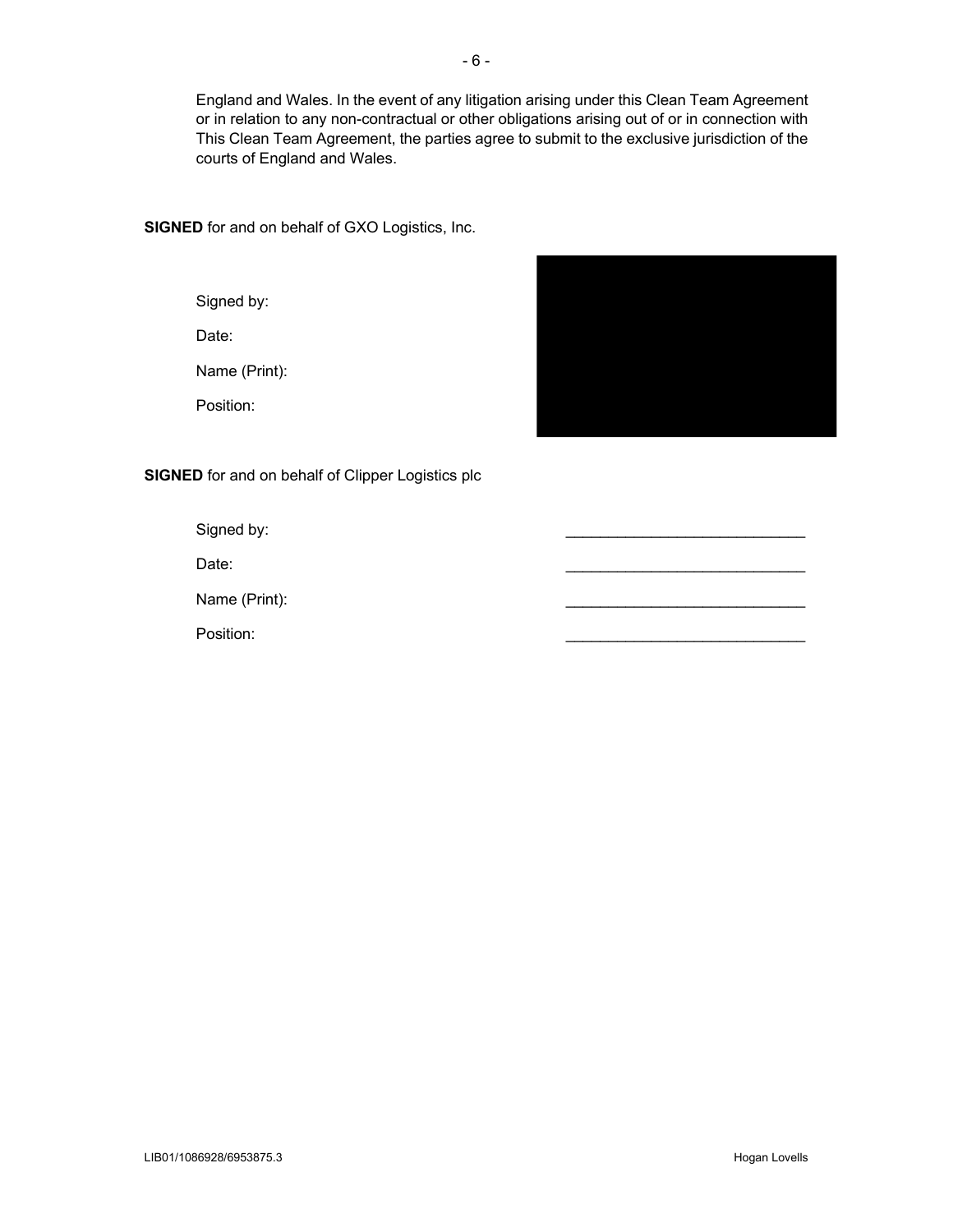England and Wales. In the event of any litigation arising under this Clean Team Agreement or in relation to any non-contractual or other obligations arising out of or in connection with This Clean Team Agreement, the parties agree to submit to the exclusive jurisdiction of the courts of England and Wales.

**SIGNED** for and on behalf of GXO Logistics, Inc.

Signed by:

Date: \_\_\_\_\_\_\_\_\_\_\_\_\_\_\_\_\_\_\_\_\_\_\_\_\_\_\_\_

Name (Print):

Position: \_\_\_\_\_\_\_\_\_\_\_\_\_\_\_\_\_\_\_\_\_\_\_\_\_\_\_\_

**SIGNED** for and on behalf of Clipper Logistics plc

Signed by:

Date:

Name (Print):

Position:

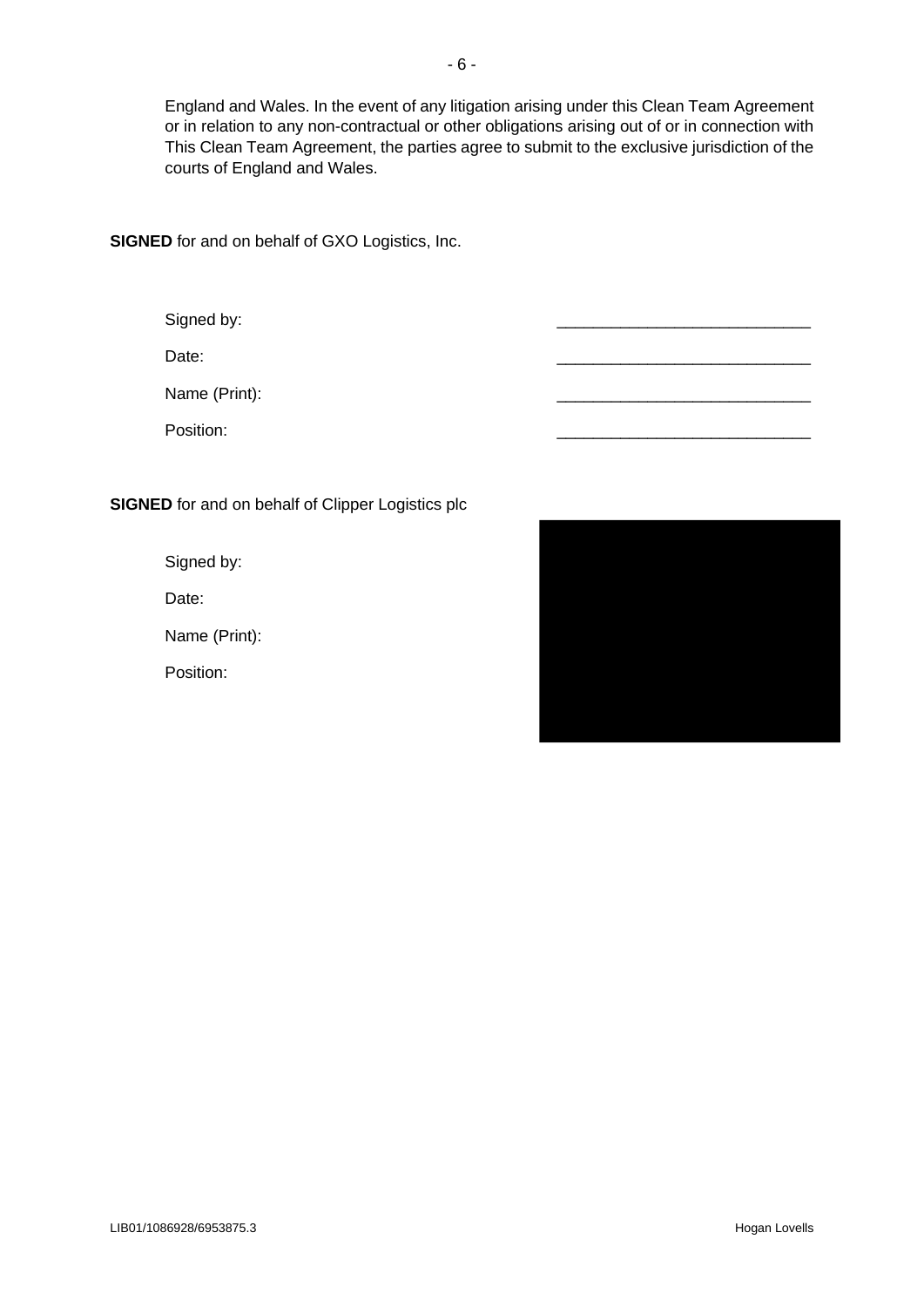# - 7 -

#### **ANNEX 1**

#### **Clean Team Only Information**

Clean Team Only Information is competitively or commercially sensitive information. Information is competitively or commercially sensitive if it would or might form a basis for the recipient to alter its commercial conduct, potentially affecting competition. The following questions may help to identify Clean Team Only Information:

- (a) Does the information 'affect competition'? Would the information enable the recipient to forecast more precisely its competitors' conduct or relationships with their customers, or would it otherwise reduce uncertainty about the operation of any market(s)?
- (b) Is the information already in the public domain? If so, disclosure is unlikely to give rise to any concerns.
- (c) Is the information historical and/or aggregated? If so, disclosure is less likely to give rise to competition law concerns. As a general rule, information is no longer considered competitively sensitive if it is at least a year old. If information is aggregated so that it is not possible to recognise individualised company level information, it is unlikely to be of concern.

In particular, Clean Team Only Information for the purpose of the Proposed Transaction may include:

- Information relating to customer contracts for which either party has bid in the last five  $(5)$ years including the name of the customer, the date of the tender, the value of the contract, the duration of the contract, whether the contract was won or lost, and the name of any other bidders (to the extent known);
- Current and future pricing information (including price related terms, such as product promotions, discounts, commissions and rebates, and other sensitive contractual terms);
- Detailed information with regard to contracts with third parties (including partners, franchisees, distributors and customers);
- Detailed information with regards to current commercial terms agreed upon or in discussion with third parties or relevant commercial partnership / joint venture agreements;
- Future pricing intentions;
- Current or future marketing, pricing or other commercial/strategy plans, including plans to introduce new or improved products, discontinue old products, or open or close sites;
- Current detailed profit information, especially when broken down by customer or category or type of product;
- Current individual margin information and granular trading information;
- Current detailed information about costs, including costs of inputs, supplies and facilities, as well as details of current wage or salary information (including key employment contract terms);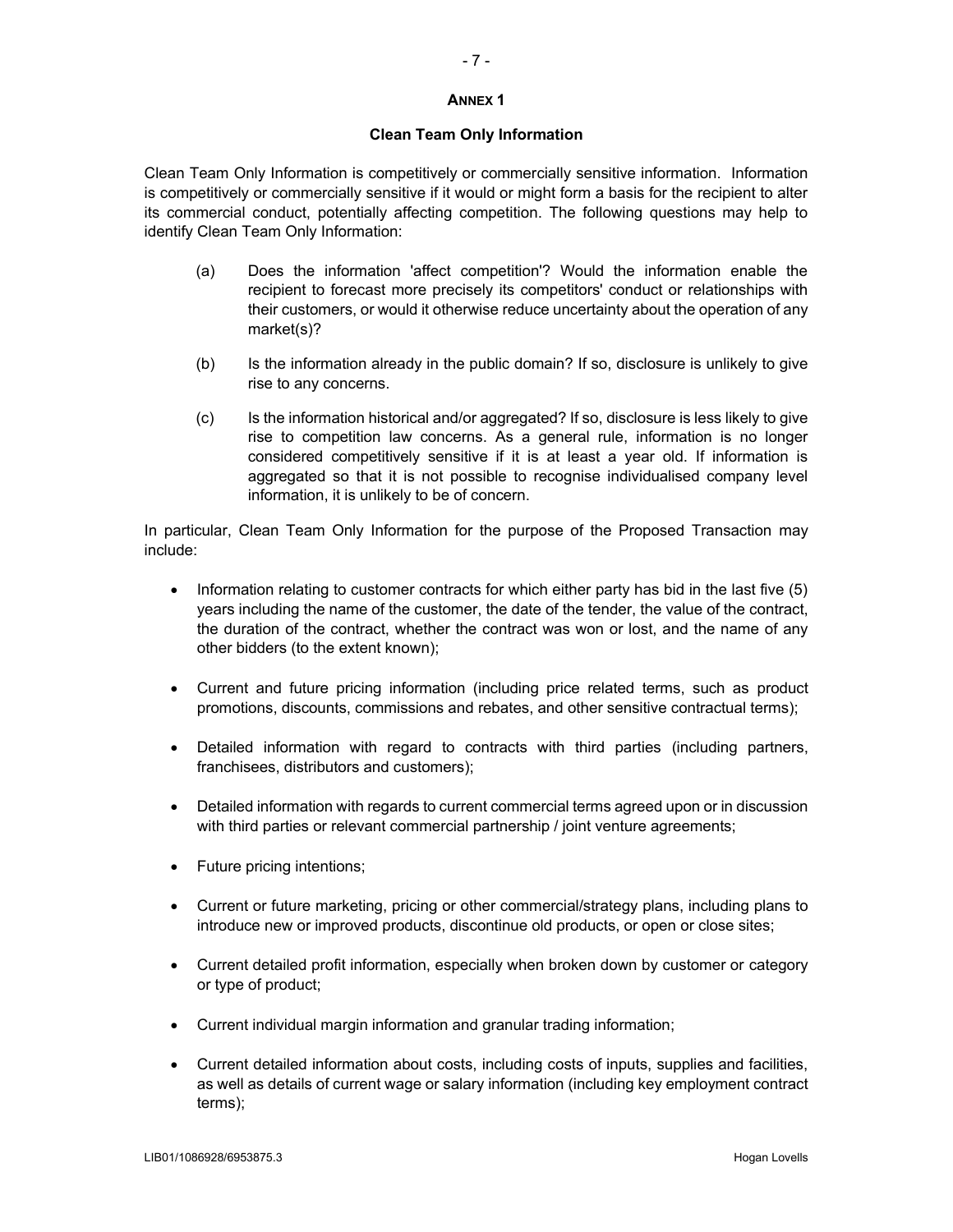- Lists of present or anticipated customers and any specific customer information including current detailed information regarding "pipeline contracts", proposals, intention to bid for new customers or ongoing negotiations with customers;
- Current detailed information regarding pending bids, proposals or ongoing negotiations with customers or suppliers;
- Confidential current or future product innovation;
- Details of any individual current or upcoming future tenders or other more informal requests for quotes or new business opportunities;
- Current proprietary technologies, trade secrets or methods of doing business;
- Property valuations;
- Current regulatory investigations and other related matters; and
- Any competitively sensitive information reasonably necessary to obtain consents, clearances, permissions, waivers and/or filings under the laws, regulations or practices applied by any relevant regulator in connection with the implementation of the Proposed Transaction, including but not limited to geographic turnover data and market share information.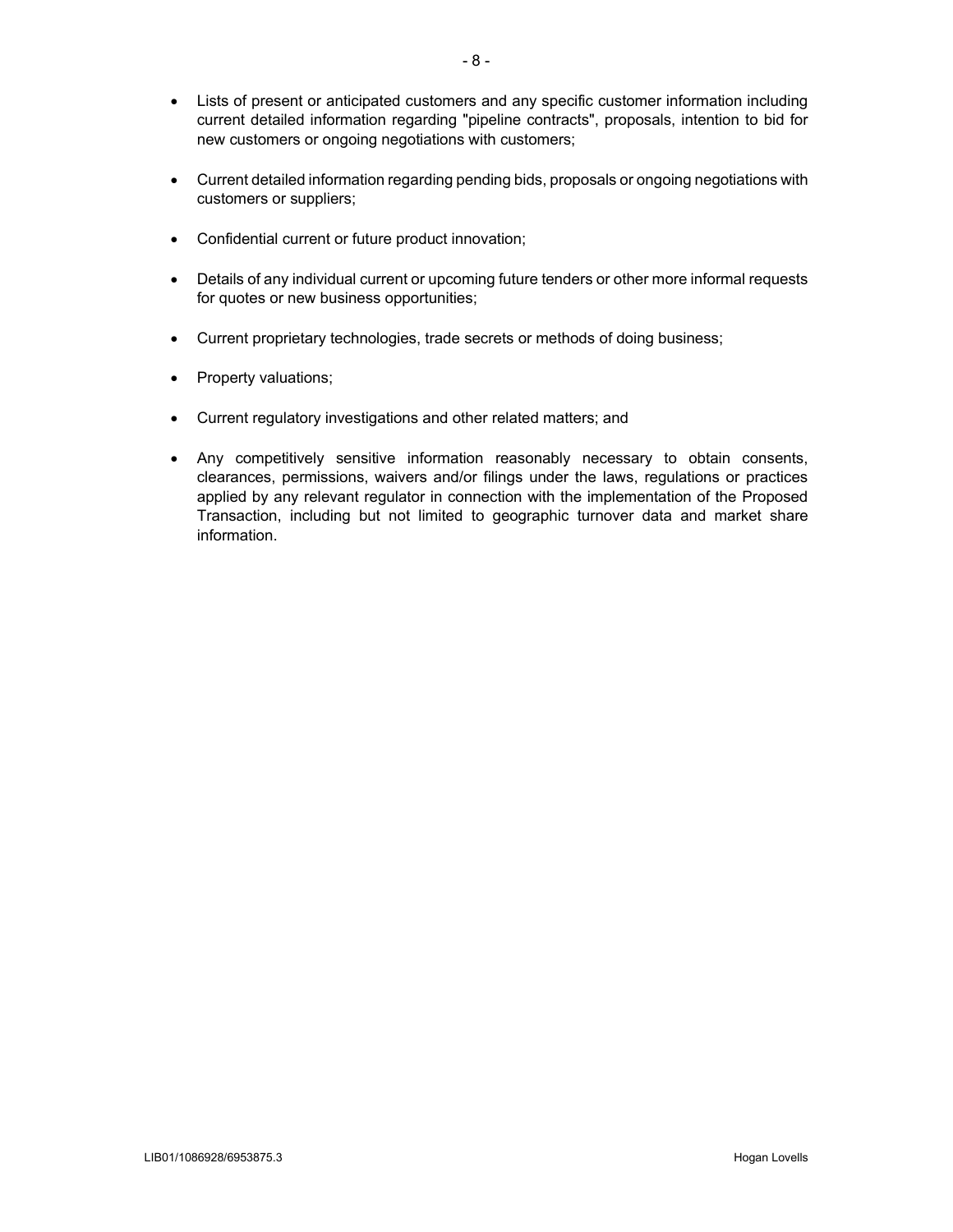# **ANNEX 2 – CLEAN TEAM MEMBERS**

### **GXO**

| <b>Name</b>         | Role / Job Title | Organisation                                    |
|---------------------|------------------|-------------------------------------------------|
| Rod Carlton         | Partner          | <b>Bruckhaus</b><br>Freshfields<br>Deringer LLP |
| Alvaro Pliego Selie | Counsel          | <b>Bruckhaus</b><br>Freshfields<br>Deringer LLP |
| Joshua Chamberlain  | Associate        | <b>Bruckhaus</b><br>Freshfields<br>Deringer LLP |
| Alexandra Forrest   | Associate        | Freshfields<br><b>Bruckhaus</b><br>Deringer LLP |

## **Clipper**

| <b>Name</b>    | Role / Job Title | Organisation                              |
|----------------|------------------|-------------------------------------------|
| Dan Simons     | Partner          | Hogan Lovells International<br><b>LLP</b> |
| Suyong Kim     | Partner          | Hogan Lovells International<br>LLP.       |
| John Holme     | Counsel          | Hogan Lovells International<br><b>LLP</b> |
| Paul Castlo    | Associate        | Hogan Lovells International<br><b>LLP</b> |
| India Maddison | Associate        | Hogan Lovells International<br>LL P       |